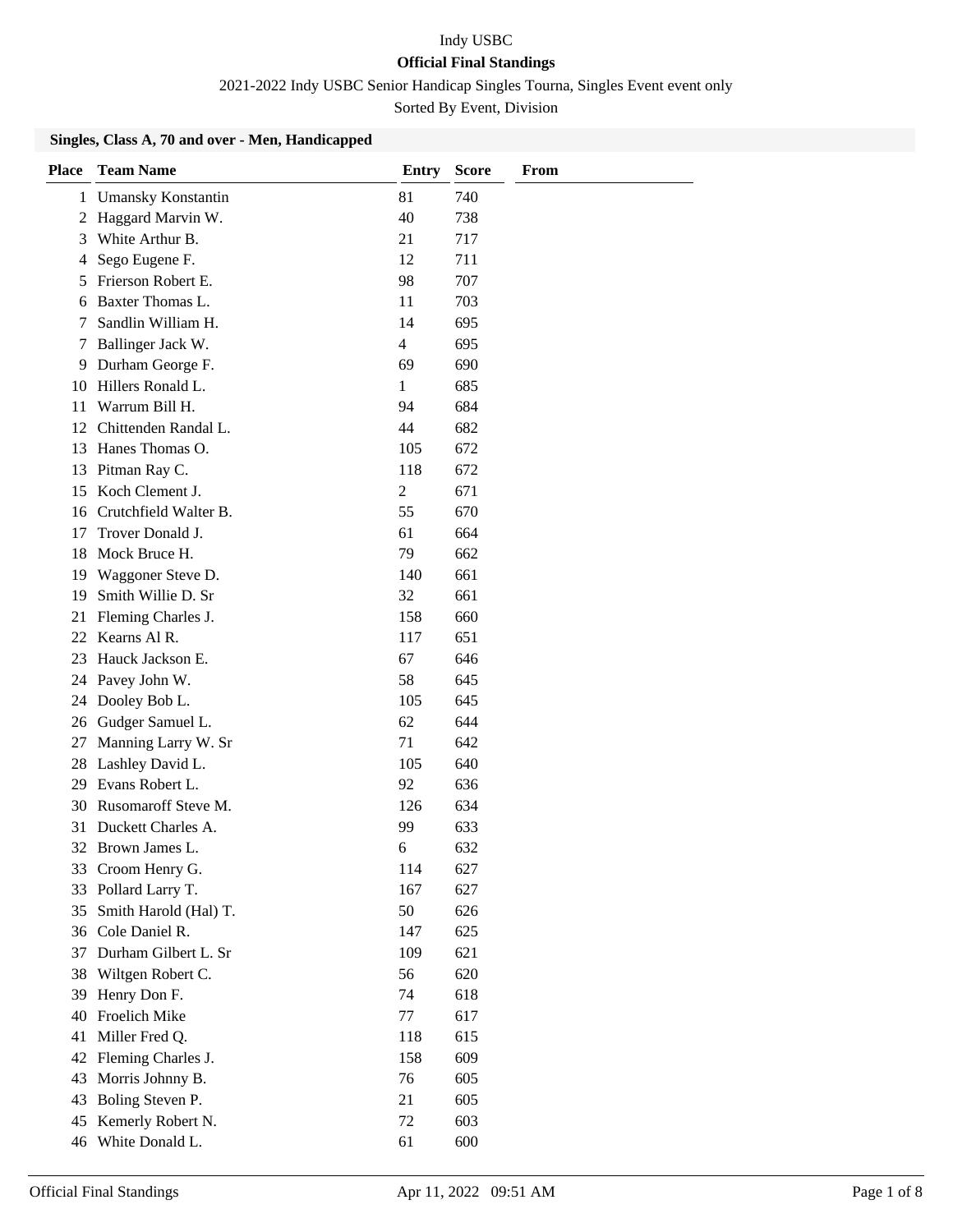2021-2022 Indy USBC Senior Handicap Singles Tourna, Singles Event event only

Sorted By Event, Division

### **Singles, Class A, 70 and over - Men, Handicapped**

| <b>Place</b> | <b>Team Name</b>       | Entry | <b>Score</b> | From |
|--------------|------------------------|-------|--------------|------|
|              | 47 Umansky Konstantin  | 81    | 596          |      |
| 48           | Brown Leo J.           | 13    | 594          |      |
| 49           | Mock Bruce H.          | 79    | 593          |      |
| 50           | Neu Tom A.             | 129   | 589          |      |
| 51           | Wenz David L.          | 107   | 583          |      |
| 51           | Graves Donald I. Jr    | 38    | 583          |      |
| 51           | Buzzard Jack S.        | 76    | 583          |      |
|              | 54 Didion Joseph D. Sr | 54    | 574          |      |
| 55           | Olds Larry F. Sr       | 7     | 565          |      |
| 56           | Wawro Jerry L.         | 8     | 552          |      |
| 56           | Westmoreland James A.  | 96    | 552          |      |
| 58           | Gwinn John A. Sr       | 45    | 544          |      |
| 59           | Bechtel Thomas A.      | 44    | 541          |      |
| 59           | Morris Johnny B.       | 120   | 541          |      |
| 61           | Leitze Harold D.       | 50    | 521          |      |
| 62           | Edmondson Russell D.   | 101   | 508          |      |

#### **Singles, Class A, 70 and over - Women, Handicapped**

| <b>Place</b> | <b>Team Name</b>        | <b>Entry</b> | <b>Score</b> | <b>From</b> |
|--------------|-------------------------|--------------|--------------|-------------|
| 1            | Quillen Susie           | 13           | 699          |             |
| 2            | Fisher Edna M.          | 36           | 698          |             |
| 3            | Barron Pauline J.       | 28           | 696          |             |
| 4            | Hillers Barbara J.      | 1            | 692          |             |
| 5            | Allison Maureen O.      | 41           | 683          |             |
| 5            | Evans Mildred D.        | 41           | 683          |             |
| 7            | Minks Gina M.           | 88           | 681          |             |
| 8            | McFarland Karen J.      | 3            | 673          |             |
| 9            | Blough Martha E.        | 41           | 665          |             |
| 10           | Griffin Edith R.        | 36           | 659          |             |
| 11           | Fisher Edna M.          | 36           | 657          |             |
| 12           | Polk Mary Ann           | 46           | 651          |             |
| 13           | Nysewander Beverley S.  | 113          | 647          |             |
| 14           | Carrell Hattie M.       | 92           | 644          |             |
| 15           | Boling Winnie L.        | 21           | 643          |             |
| 16           | Hill Shirley A.         | 46           | 642          |             |
| 17           | Gilliam Sally L.        | 27           | 640          |             |
| 17           | Gum Maureen E.          | 16           | 640          |             |
| 19           | Howard Penny K.         | 41           | 635          |             |
| 20           | <b>Brozek RoseMae</b>   | 41           | 628          |             |
| 21           | Wright Mary L.          | 83           | 623          |             |
| 22           | Griffin Edith R.        | 36           | 620          |             |
| 23           | Dooley Arloa (Sonni) M. | 105          | 615          |             |
| 24           | Trover Diane E.         | 61           | 611          |             |
| 25           | German Virginia M.      | 41           | 610          |             |
| 26           | Shafer Kathy A.         | 132          | 608          |             |
| 26           | White Sandra K.         | 21           | 608          |             |
| 28           | Squires Beverly K.      | 37           | 607          |             |
|              |                         |              |              |             |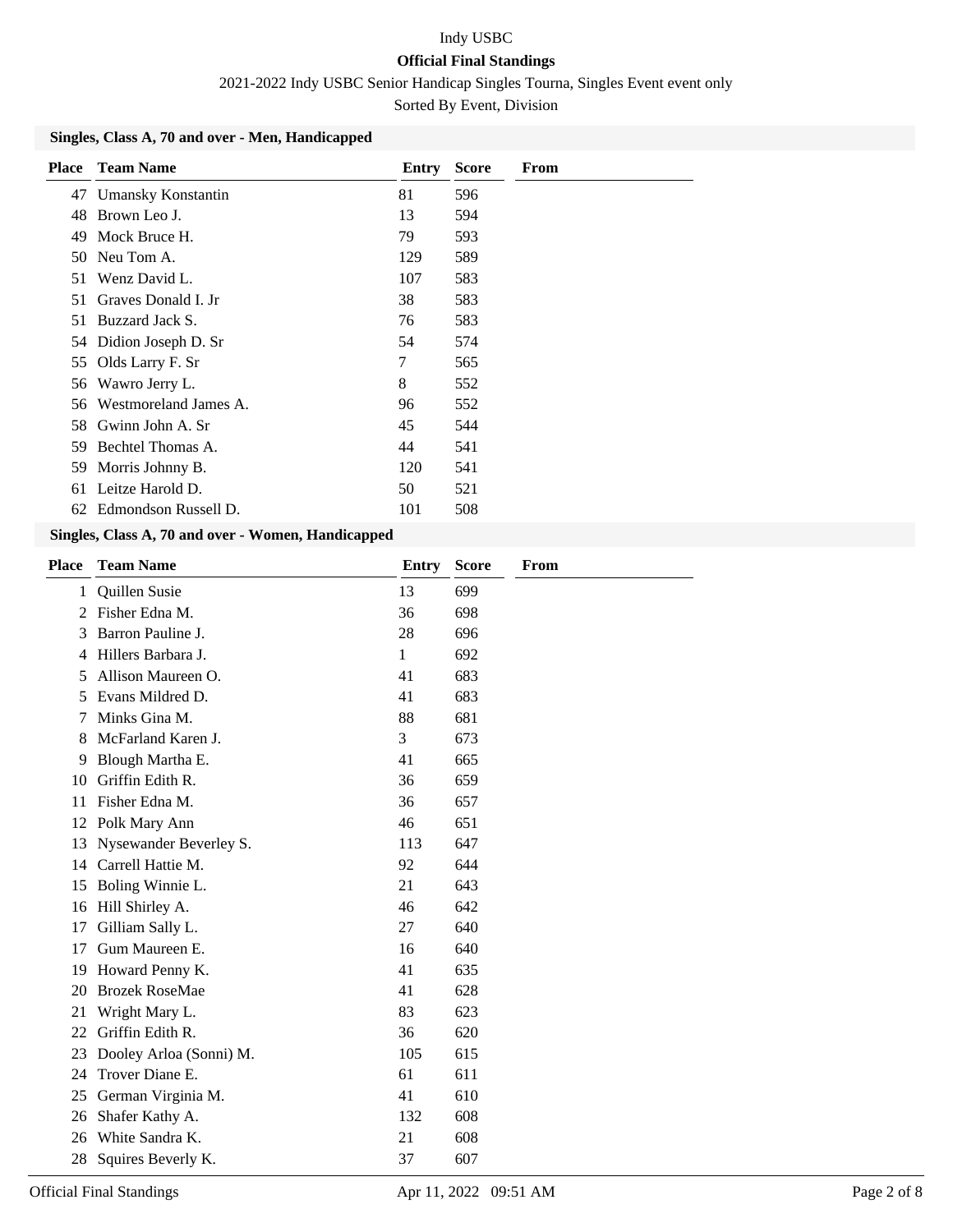2021-2022 Indy USBC Senior Handicap Singles Tourna, Singles Event event only

Sorted By Event, Division

### **Singles, Class A, 70 and over - Women, Handicapped**

| Place | Team Name                    | Entry | <b>Score</b> | From |
|-------|------------------------------|-------|--------------|------|
|       | 29 Kearns Sherry A.          | 117   | 602          |      |
|       | 30 Miller Penne              | 96    | 596          |      |
|       | 31 Collins Judith A.         | 46    | 595          |      |
|       | 32 Renner - Waters Sandra S. | 41    | 592          |      |
|       | 33 Flynn Joann M.            | 120   | 588          |      |
|       | 34 Pringle Marie C.          | 161   | 576          |      |
|       | 35 Otto Lola D.              | 41    | 564          |      |
|       | 36 Pavey Sandra A.           | 58    | 560          |      |

#### **Singles, Class B, 65 to 69 - Men, Handicapped**

| <b>Place</b> | <b>Team Name</b>                                                                                       | Entry | <b>Score</b> | From |
|--------------|--------------------------------------------------------------------------------------------------------|-------|--------------|------|
|              | 1 Moore Walter G. Sr                                                                                   | 54    | 760          |      |
| 2            | Himes Bryan K.                                                                                         | 4     | 727          |      |
| 3            | Johnson Russell P.                                                                                     | 162   | 704          |      |
| 4            | Ferguson Dennis J.                                                                                     | 29    | 703          |      |
| 5.           | Harker Jerald W.                                                                                       | 76    | 691          |      |
| 6            | Hammerle Donald B.                                                                                     | 77    | 687          |      |
| 7            | Ellis Larry W.                                                                                         | 65    | 685          |      |
| 8            | Lillard Cecil D.                                                                                       | 124   | 676          |      |
| 9            | Whittaker Randy D.                                                                                     | 42    | 667          |      |
| 10           | Cuffee Marty G.                                                                                        | 25    | 663          |      |
| 11           | Wilson Chick                                                                                           | 110   | 658          |      |
| 12           | Allen Morris L.                                                                                        | 53    | 655          |      |
| 13           | Gupton Harold R.                                                                                       | 112   | 654          |      |
| 14           | Lillard Cecil D.                                                                                       | 124   | 652          |      |
| 15           | Pottenger Michael P.                                                                                   | 49    | 651          |      |
| 15           | Clark James E.                                                                                         | 100   | 651          |      |
| 17           | Spall Richard O. Sr                                                                                    | 125   | 650          |      |
| 18           | Logan Richard A.                                                                                       | 48    | 641          |      |
| 19           | <b>Bishop Dean</b>                                                                                     | 120   | 633          |      |
| 20           | Lloyd Harold W.                                                                                        | 166   | 630          |      |
| 21           | Terry James P.                                                                                         | 135   | 624          |      |
| 21           | Winkle Butch                                                                                           | 31    | 624          |      |
| 23           | Winkle Butch                                                                                           | 31    | 615          |      |
| 24           | Warswick David C.                                                                                      | 85    | 612          |      |
| 25           | Circle Jeffrey L.                                                                                      | 159   | 606          |      |
| 26           | Cline Robert D.                                                                                        | 160   | 605          |      |
| 27           | Warswick David C.                                                                                      | 85    | 586          |      |
| 28           | Clark James E.                                                                                         | 100   | 569          |      |
|              | $\mathbf{C}$ ingles $\mathbf{C}$ loss $\mathbf{D}$ , $\mathbf{C}$ to $\mathbf{C}$ . We use Handisonned |       |              |      |

#### **Singles, Class B, 65 to 69 - Women, Handicapped**

| <b>Place</b> Team Name | Entry Score |     | From |
|------------------------|-------------|-----|------|
| 1 Smith Janina A.      | 30          | 758 |      |
| 2 Warswick Doris E.    | 85          | 740 |      |
| 3 Branham Donna L.     | 144         | 737 |      |
| 4 Armstrong Andrea V.  | 97          | 729 |      |
| 5 Clark Cathy L.       | 100         | 720 |      |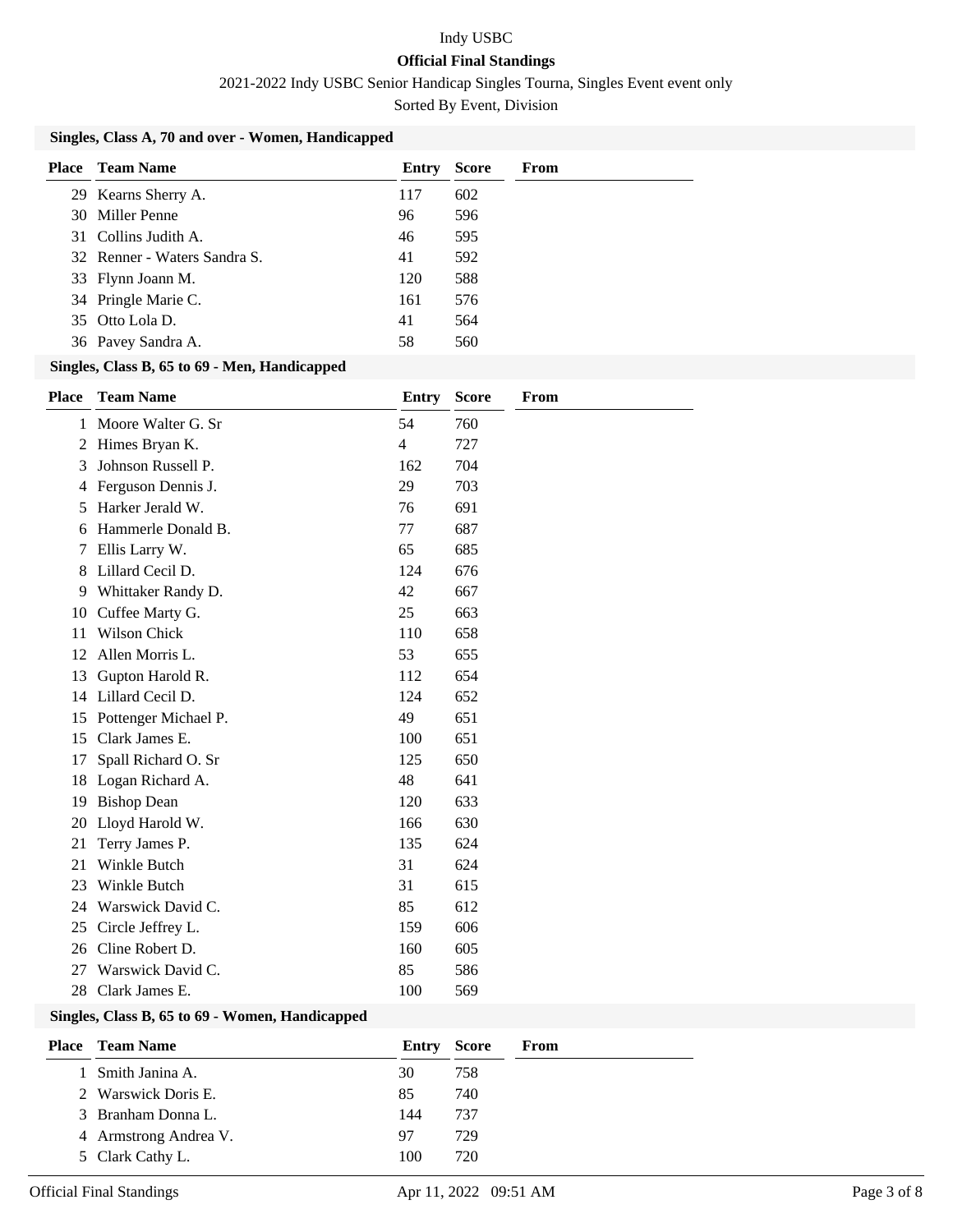2021-2022 Indy USBC Senior Handicap Singles Tourna, Singles Event event only

Sorted By Event, Division

### **Singles, Class B, 65 to 69 - Women, Handicapped**

| Place | Team Name              | Entry | <b>Score</b> | From |
|-------|------------------------|-------|--------------|------|
| 6.    | Smith Janina A.        | 30    | 688          |      |
|       | Froelich Theresa A.    | 77    | 679          |      |
| 8     | Warswick Doris E.      | 85    | 662          |      |
| 9     | Wilson Phillis         | 114   | 652          |      |
|       | 10 Burris Jill A.      | 115   | 631          |      |
|       | 11 Starzynski Pat E.   | 44    | 630          |      |
|       | 12 Reinhart Therese L. | 1     | 627          |      |
|       | 13 Furney Rose Ann     | 1     | 595          |      |
|       | 14 Noel Monika M.      | 115   | 585          |      |

### **Singles, Class C, 60 to 64 - Men, Handicapped**

| <b>Place</b>   | <b>Team Name</b>       | <b>Entry</b> | <b>Score</b> | From |
|----------------|------------------------|--------------|--------------|------|
| 1              | Jones William A.       | 131          | 745          |      |
| $\overline{2}$ | Conner Darryl J.       | 108          | 717          |      |
| 3              | Mills James A.         | 73           | 715          |      |
| 4              | Levendoski Scott E.    | 17           | 713          |      |
| 5              | Fuller Robert E. Jr    | 49           | 706          |      |
| 6              | Conner Darryl J.       | 108          | 705          |      |
| 7              | Henry Donald F. II     | 134          | 702          |      |
| 7              | Barron Charles R.      | 155          | 702          |      |
| 9              | <b>Bressert Bob</b>    | 64           | 701          |      |
| 10             | Moore Gary             | 93           | 690          |      |
| 11             | Pyles Darryl           | 76           | 681          |      |
|                | 12 Whitfield Jon A.    | 68           | 678          |      |
| 13             | Shelton Roy S.         | 62           | 677          |      |
|                | 14 Lee Erik            | 54           | 675          |      |
| 15             | Burress Douglas W.     | 153          | 674          |      |
|                | 16 Kelshaw Randy K.    | 120          | 673          |      |
| 17             | Moore Gary             | 93           | 670          |      |
| 18             | Coulson Ron E.         | 24           | 669          |      |
| 19             | Devitt J Michael       | 80           | 665          |      |
| 19             | Levendoski Scott E.    | 17           | 665          |      |
| 21             | Wright James M. Jr     | 86           | 663          |      |
| 21             | Fleming Thomas D.      | 62           | 663          |      |
| 23             | Lyons Terry A.         | 82           | 662          |      |
|                | 24 Crossland Thomas J. | 104          | 656          |      |
| 25             | Holman Steven A.       | 76           | 654          |      |
| 26             | Claffey Dennis M.      | 145          | 651          |      |
| 27             | Bailey Andre L.        | 149          | 650          |      |
| 28             | Fleming Thomas D.      | 62           | 649          |      |
| 28             | Conner Darryl J.       | 108          | 649          |      |
| 30             | Wagner Carl F. Jr      | 157          | 646          |      |
| 31             | Logan Raymond G.       | 165          | 645          |      |
| 32             | Holman Steven A.       | 76           | 641          |      |
| 33             | Rude Terry A. Sr       | 66           | 637          |      |
| 34             | Pearson Shannon R.     | 82           | 633          |      |
| 35             | Willkie Brad W.        | 44           | 630          |      |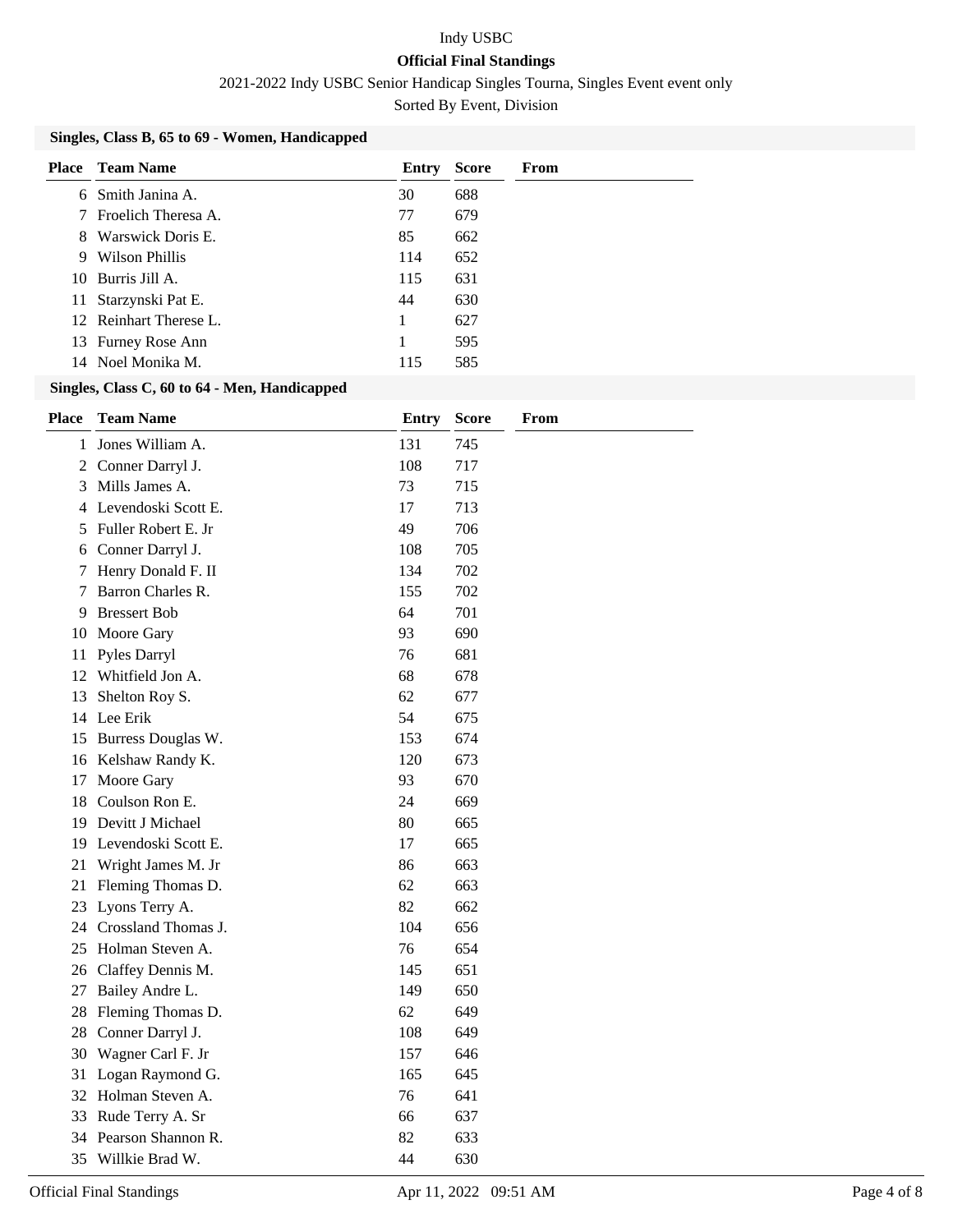2021-2022 Indy USBC Senior Handicap Singles Tourna, Singles Event event only

Sorted By Event, Division

### **Singles, Class C, 60 to 64 - Men, Handicapped**

| <b>Place</b> | <b>Team Name</b>    | Entry | <b>Score</b> | From |
|--------------|---------------------|-------|--------------|------|
| 36           | Fuller Robert E. Jr | 49    | 627          |      |
| 37           | Carter Brian D.     | 136   | 625          |      |
| 38           | Gilbert Tony L.     | 60    | 622          |      |
| 38           | Burress Douglas W.  | 153   | 622          |      |
| 40           | Smith Brian D.      | 65    | 620          |      |
| 41           | Combs Mark A.       | 72    | 617          |      |
| 42           | Lyons Terry A.      | 82    | 612          |      |
| 43           | Languell Bret H.    | 39    | 605          |      |
| 44           | Languell Bret H.    | 39    | 604          |      |
| 44           | Wagner Carl F. Jr   | 157   | 604          |      |
| 46           | Soeurt John A.      | 9     | 597          |      |
| 47           | Thompson Joe C. Jr  | 143   | 593          |      |
| 48           | Rude Terry A. Sr    | 66    | 592          |      |
| 49           | Crossland Thomas J. | 104   | 589          |      |
| 50           | Epley John W.       | 76    | 582          |      |
| 51           | White Scott B.      | 22    | 578          |      |
| 51           | Baylor Gerald E. Sr | 5     | 578          |      |
| 53           | Baylor Gerald E. Sr | 5     | 575          |      |
| 54           | Barr Thomas R.      | 75    | 568          |      |
| 55           | White Scott B.      | 22    | 566          |      |
| 55           | Mussa Phil M.       | 43    | 566          |      |
| 57           | Whitfield Jon A.    | 68    | 559          |      |
| 57           | Dwenger Ronald D.   | 133   | 559          |      |
| 59           | Starzynski Mark S.  | 44    | 557          |      |
| 60           | Gilbert Tony L.     | 60    | 528          |      |
| 61           | Dwenger Ronald D.   | 133   | 512          |      |

### **Singles, Class C, 60 to 64 - Women, Handicapped**

| <b>Place</b> | <b>Team Name</b>   | Entry | <b>Score</b> | From |
|--------------|--------------------|-------|--------------|------|
| 1            | Currin Alicia R.   | 144   | 730          |      |
| 2            | Grayson Carla A.   | 121   | 708          |      |
| 3            | Brezko Judy M.     | 84    | 698          |      |
| 4            | White Tina M.      | 149   | 667          |      |
| 5            | Hite Kathleen M.   | 18    | 663          |      |
| 6            | Liebig Gloria E.   | 1     | 662          |      |
| 7            | Lockwood Julie A.  | 115   | 657          |      |
| 8            | Spall Louise B.    | 125   | 654          |      |
| 9            | Workman Cheryle A. | 16    | 645          |      |
| 10           | Melloh Shirley     | 122   | 644          |      |
| 11           | Himes Deborah S.   | 4     | 642          |      |
| 12           | LaFrance Kim-Ellen | 1     | 623          |      |
| 13           | Smith Debra L.     | 65    | 621          |      |
| 13           | Wozniak Janice E.  | 3     | 621          |      |
| 15           | Wright Mary A.     | 170   | 613          |      |
| 16           | Weile Janet        | 44    | 593          |      |
| 17           | Timbrook Diane K.  | 115   | 576          |      |
| 18           | Wozniak Janice E.  | 3     | 564          |      |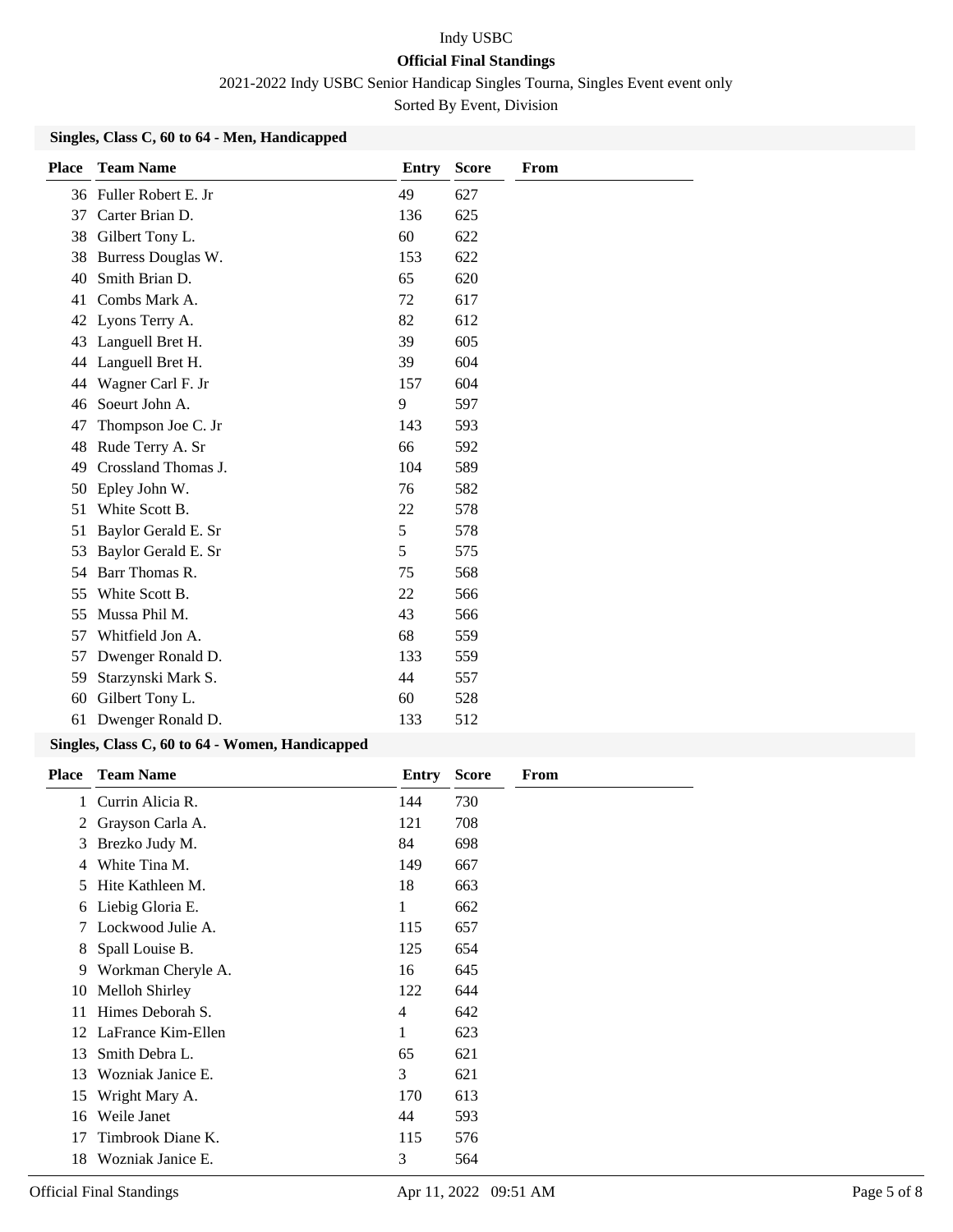2021-2022 Indy USBC Senior Handicap Singles Tourna, Singles Event event only

Sorted By Event, Division

|              | Singles, Class C, 60 to 64 - Women, Handicapped |                |              |      |
|--------------|-------------------------------------------------|----------------|--------------|------|
| <b>Place</b> | <b>Team Name</b>                                | <b>Entry</b>   | <b>Score</b> | From |
|              | 19 Wozniak Janice E.                            | $\overline{3}$ | 543          |      |
|              | Singles, Class D, 55 to 59 - Men, Handicapped   |                |              |      |
| <b>Place</b> | <b>Team Name</b>                                | <b>Entry</b>   | <b>Score</b> | From |
| $\mathbf{1}$ | Carlisle Terry W.                               | 15             | 742          |      |
| 2            | <b>Wilson Anthony</b>                           | 70             | 732          |      |
| 3            | Setser Scott A.                                 | 138            | 727          |      |
| 4            | Hickman Darryl                                  | 111            | 712          |      |
| 5            | Salmon John E. Jr                               | $\overline{2}$ | 710          |      |
| 6            | Ellison Robert L.                               | 108            | 700          |      |
| 7            | Loberger Will L.                                | 102            | 683          |      |
| 8            | Caudill Richard D.                              | 19             | 675          |      |
| 9            | Wilson Anthony                                  | 70             | 672          |      |
| 10           | Swalls Daniel R.                                | 87             | 659          |      |
| 11           | Galitsky Kenneth J.                             | 35             | 653          |      |
| 12           | Tolan Daniel S. Jr                              | 90             | 650          |      |
| 12           | Duncan Ron F.                                   | 127            | 650          |      |
| 14           | Duncan Ron F.                                   | 127            | 639          |      |
| 15           | Green Kelly R.                                  | 154            | 626          |      |
| 16           | Burks Timothy A.                                | $\overline{4}$ | 624          |      |
| 17           | Maurer Brian T.                                 | 76             | 622          |      |
| 18           | Maurer Brian T.                                 | $10\,$         | 618          |      |
| 19           | Harris Roger E.                                 | 123            | 611          |      |
| 19           | Anderson Martin W.                              | 136            | 611          |      |
| 21           | Carlisle Terry W.                               | 15             | 609          |      |
| 22           | Murphy John A.                                  | 75             | 606          |      |
| 23           | Hunt Mark A.                                    | 49             | 599          |      |
| 24           | Murphy John A.                                  | 75             | 590          |      |
| 25           | Meyer Mark A.                                   | 95             | 589          |      |
| 26           | Myers Gregory E.                                | 76             | 583          |      |
| 27           | Jasgarszewski Phillip A. Sr                     | 57             | 579          |      |
| 28           | Nation Dennis A. jr                             | 141            | 571          |      |
| 29           | Kloss David S.                                  | 20             | 566          |      |
| 30           | Jasgarszewski Phillip A. Sr                     | 57             | 554          |      |
| 31           | Johnson Michael H.                              | 65             | 549          |      |
| 32           | Setser Scott A.                                 | 138            | 546          |      |
|              | Singles, Class D, 55 to 59 - Women, Handicapped |                |              |      |

| Place | <b>Team Name</b>      | Entry | <b>Score</b> | From |
|-------|-----------------------|-------|--------------|------|
|       | 1 Brown Marsha J.     | 96    | 735          |      |
|       | 2 Remeika Karla A.    | 63    | 654          |      |
|       | 3 Ballinger Mary Beth | 4     | 648          |      |
|       | 4 Dominguez Kelly A.  | 23    | 629          |      |
|       | 5 Baker-Panyard Tina  | 44    | 593          |      |
|       | 6 Lacour Shelley L.   |       | 585          |      |
|       | 7 Hickman Gloria L.   | 111   | 573          |      |
|       | Reynolds Jackie       | 16    | 523          |      |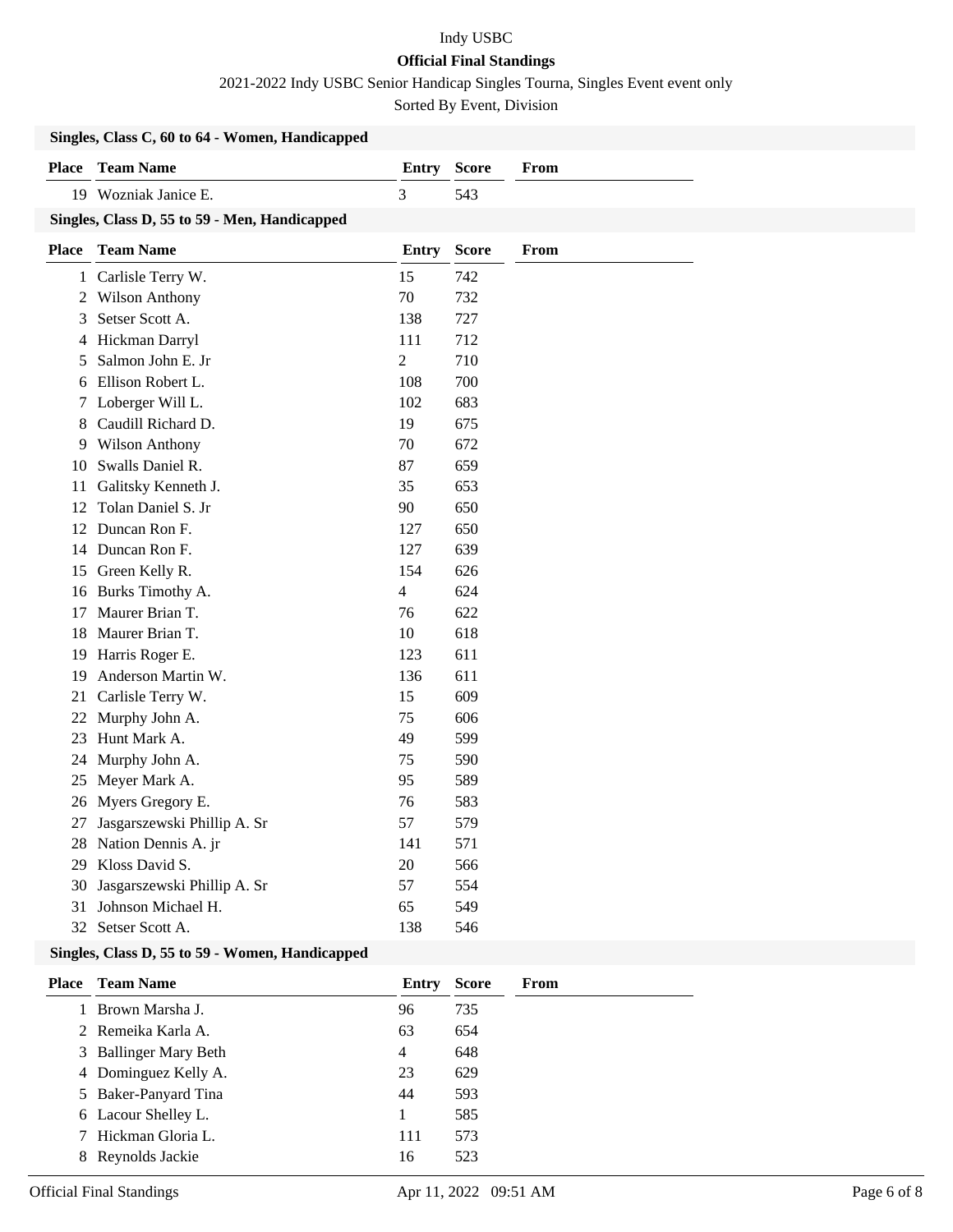2021-2022 Indy USBC Senior Handicap Singles Tourna, Singles Event event only

Sorted By Event, Division

### **Singles, Class E, 50 to 54 - Men, Handicapped**

| <b>Place</b> | <b>Team Name</b>       | <b>Entry</b> | <b>Score</b> | From |
|--------------|------------------------|--------------|--------------|------|
|              | 1 Estes Robert L.      | 95           | 764          |      |
| 2            | Rule Ken               | 116          | 747          |      |
| 3            | Clark Stephen L.       | 169          | 739          |      |
| 4            | Mockabee Miguel D.     | 47           | 716          |      |
| 5            | Barnhart Randy A.      | 26           | 711          |      |
|              | 6 Fesler Bryan S.      | 146          | 694          |      |
| 7            | Strong Jeffrey M.      | 130          | 687          |      |
| 8            | Tharp Douglas E.       | 76           | 679          |      |
| 9.           | Hall Christopher L.    | 151          | 674          |      |
| 10           | Thatcher Ritchie L.    | 89           | 672          |      |
| 11           | Hardcastle Jeffrey T.  | 150          | 671          |      |
| 12           | Langdon Brad W.        | 76           | 667          |      |
| 13           | Langdon Brad W.        | 76           | 664          |      |
| 13           | Fesler Bryan S.        | 146          | 664          |      |
| 13           | Brink Terry L.         | 148          | 664          |      |
| 13           | Carr Donald L. II      | 164          | 664          |      |
| 17           | Rice Bryan (Jeff) J.   | 78           | 658          |      |
| 18           | Keown Brian A.         | 34           | 656          |      |
| 19           | Hammer John J.         | 47           | 653          |      |
| 20           | Jackson Lee B.         | 44           | 646          |      |
| 21           | Cowper Von             | 82           | 643          |      |
| 22           | Shadday Brian K.       | 65           | 642          |      |
| 23           | Mockabee Miguel D.     | 47           | 637          |      |
| 24           | Ross Ryan A.           | 119          | 631          |      |
| 25           | Froelich Chris M.      | 77           | 626          |      |
| 26           | Dominguez Ronald J. Jr | 23           | 625          |      |
| 27           | Caldwell Benjamin W.   | 156          | 623          |      |
| 28           | Barnhart Randy A.      | 26           | 622          |      |
| 29           | Cowper Von             | 82           | 621          |      |
| 30           | Eli Mark D.            | 128          | 617          |      |
| 31           | Hammer John J.         | 47           | 610          |      |
|              | 32 Ervin John Jr       | 163          | 602          |      |
|              | 33 Battson Jeffrey A.  | 25           | 588          |      |
| 34           | Huddleson Shawn R.     | 142          | 587          |      |
| 35           | Perry Brent A.         | 152          | 582          |      |
| 36           | <b>Rutledge Marcus</b> | 168          | 581          |      |
| 37           | Eli Mark D.            | 128          | 576          |      |
| 38           | Riddle Michael J.      | 139          | 575          |      |
| 38           | Caldwell Benjamin W.   | 156          | 575          |      |
| 40           | Rice Bryan (Jeff) J.   | 78           | 573          |      |
| 41           | Ross Ryan A.           | 119          | 563          |      |
|              | 42 Possman Ande R.     | 91           | 489          |      |

#### **Singles, Class E, 50 to 54 - Women, Handicapped**

| <b>Place</b> Team Name |     | <b>Entry Score From</b> |  |
|------------------------|-----|-------------------------|--|
| 1 Hilburger Frances K. | 115 | 782                     |  |
| 2 Rule Deanette L.     | 116 | 760                     |  |